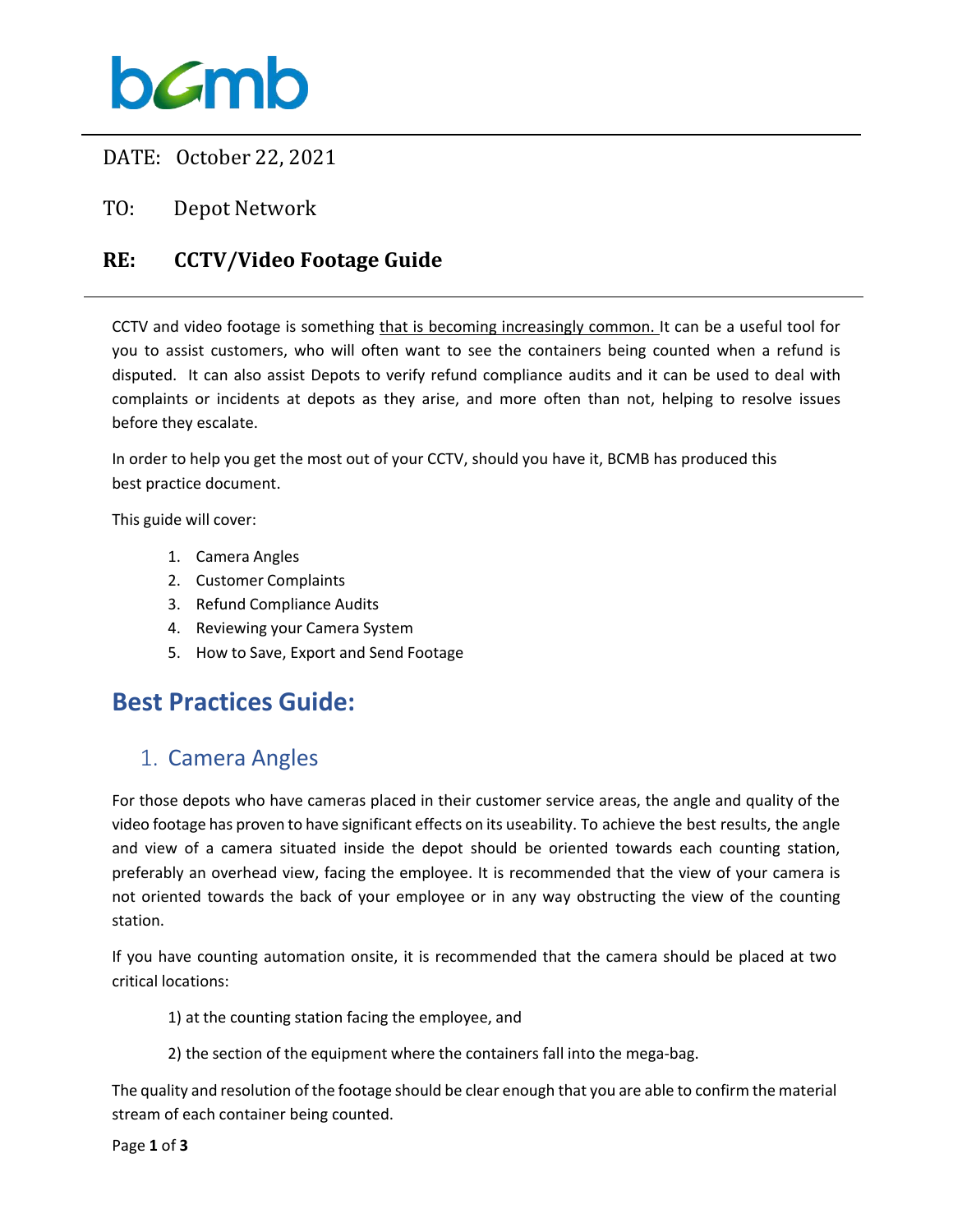# **b**cmb

#### 2. Customer Complaints

Customers have the ability to challenge a count at the depot, should they have a concern. If a refund accuracy complaint arises at your depot, and you have CCTV, the customer should be given an opportunity to review the footage of their transaction. This allows the customer to feel confident that they are getting an accurate refund, and that you are addressing any issues that may have occurred during the count, should they be apparent. Depot Owners and Managers should know how to rewind footage for customer review, and there should always be at least one person on-site with this knowledge.

#### 3. Refund Compliance Audits

Whilst it is not a requirement to have CCTV or video footage to challenge a Refund Compliance audit, it can greatly assist. If you have footage and wish to challenge an audit, the following requirements must be met in order for video footage to be admissible:

- 1) The depot must pinpoint exactly where they believe the error has occurred within the video footage.
- 2) The depot must provide the entire video footage of the customer's transaction, including 60 seconds prior to the customer arriving and 60 seconds after the customer has left.
- 3) The footage must be clear enough that the number of containers and material stream being processed can be clearly seen and identified. The counting process should in no way be obstructed or hindered by the camera angle.

If the footage submitted is blurry, poor quality, inconclusive due to the camera angle and/or does not meet the above requirements, the footage will not assist BCMB in making a determination.